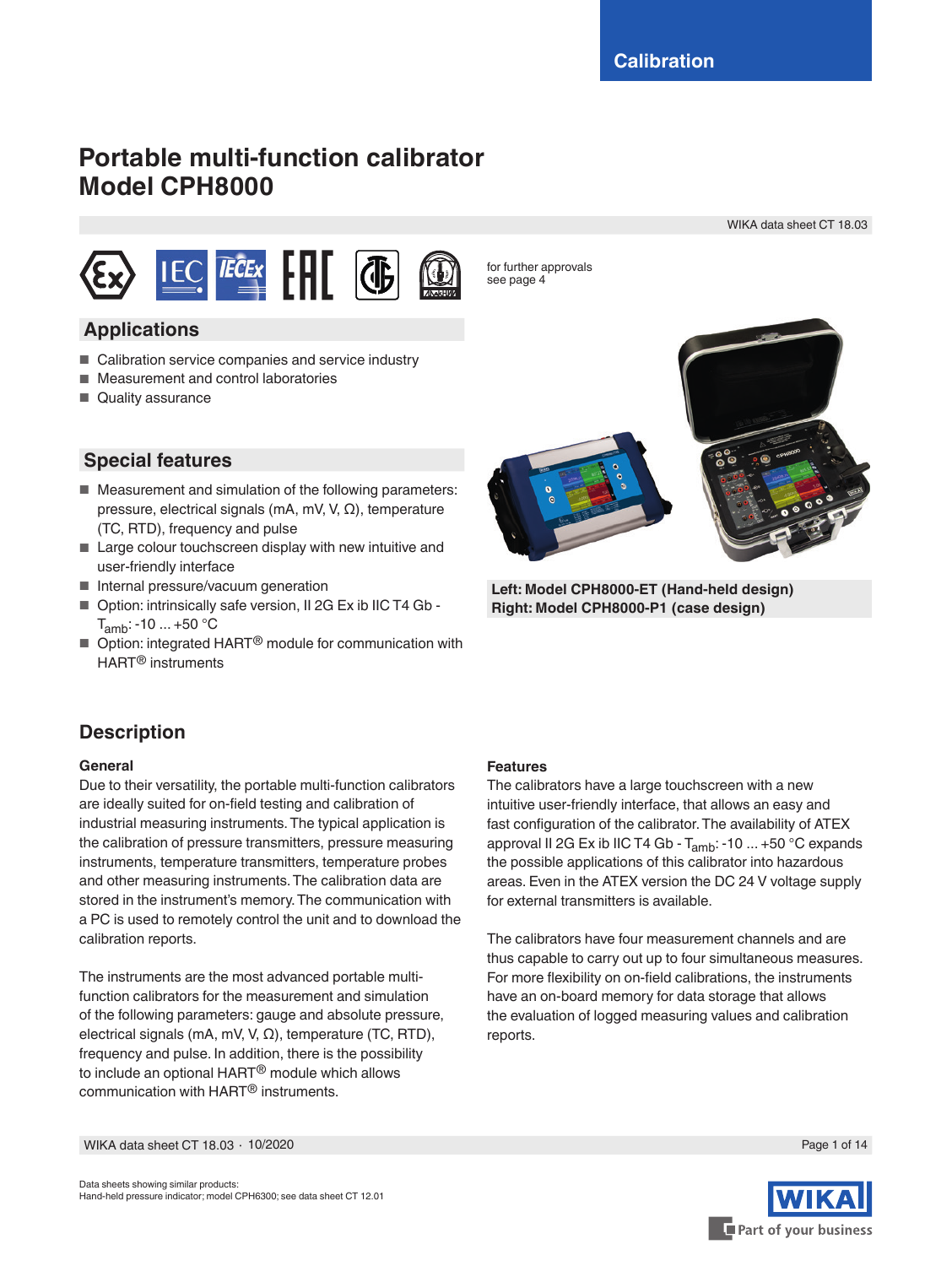The multi-function calibrator can be modularly configured with up to two input and two output modules as well as one HART® module and one output module, which are galvanically isolated from each other. The measurement/ simulation of the electrical signals or temperature as well as up to six pressure sensors (four internal and two external sensors) enables the operator to configure the calibrator according to his specific requirements.

The new multi-function calibrator model CPH8000 include the new high-precision sensors manufactured by Mensor.

The internal reference sensor CPR8100 and the external reference sensor CPT8100 can be configured for gauge or absolute pressure types and is characterised over the full pressure and temperature range to achieve up to 0.02 % FS accuracy and up to 0.02 % of reading accuracy for the barometer.

The environmental parameters module (option) is another plus of CPH8000, it allows the monitoring of the barometric pressure, the ambient temperature and the relative humidity. The values will be stored in the calibration report.

#### **Pressure**

The model CPH8000-P1 has an integrated pressure/ vacuum generation by means of a built in hand pump from -0.9 ... +21 bar [-13 ... +300 psi]. The presence of a fine precision regulator allows the operator to adjust small pressure increments.

Many different pressure configurations are available, e.g.:

- In combination with internal pressure sensors that can be connected to the internal pump (up to 21 bar [300 psi]).
- In combination with external pressure sensors that can be connected directly to the external plugs.

Low-pressure internal sensors are protected against overpressure by means of protection valves. High flexibility in measurement is given by the availability of multiple pressure engineering units.

### **Specifications**

| <b>Base instrument</b>             |                                                                                                     |
|------------------------------------|-----------------------------------------------------------------------------------------------------|
| <b>Indication</b>                  |                                                                                                     |
| <b>Display</b>                     | Touchscreen + 5 keys                                                                                |
| Dimensions                         | 640 x 480 Dots<br>Dot size: 0.06 x 0.06 mm (0.002 x 0.002 in)                                       |
| Backlighting                       | <b>LED</b>                                                                                          |
| <b>Electrical input and output</b> |                                                                                                     |
| Number and type                    | DIN-plug inputs for electrical parameters, resistance thermometers and thermocouples                |
| Resistance thermometer (RTD)       | Pt100 (385, 3616, 3906, 3926, 3923), Pt200, Pt500, Pt1000 (385, 3916), Ni100, Ni120, Cu10,<br>Cu100 |
| Thermocouples                      | Types J, K, T, F, R, S, B, U, L, N, E, C                                                            |
| Voltage signal                     | Input: DC $\pm$ 100 mV, $\pm$ 2 V, $\pm$ 80 V<br>Output: DC 20 V                                    |
| Current signal                     | Input: $DC \pm 100$ mA<br>Output: DC 20 mA                                                          |
| Frequency signal                   | $050,000$ Hz                                                                                        |
| Pulses signal                      | 1999,999                                                                                            |
| Resistance                         | $010,000 \Omega$                                                                                    |
| Voltage supply                     | <b>DC 24 V</b>                                                                                      |
| HART <sup>®</sup> communication    |                                                                                                     |
| HART <sup>®</sup> module           | Based on HART <sup>®</sup> universal and common practice commands                                   |
| Resistance                         | HART <sup>®</sup> resistance 250 $\Omega$ (activatable)                                             |
| Loop current                       | max. DC 24 mA                                                                                       |
| Voltage supply                     | <b>DC 24 V</b>                                                                                      |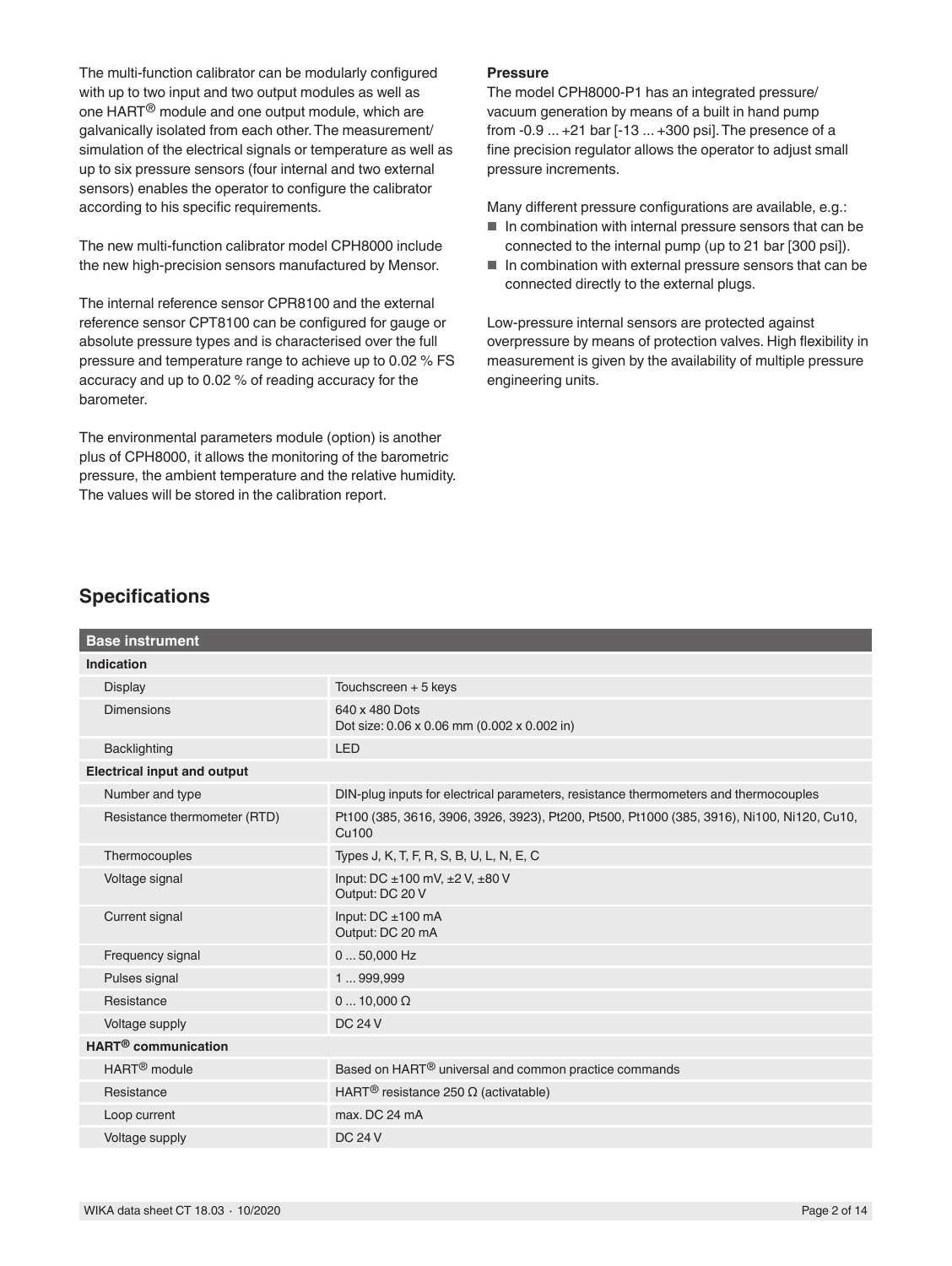| <b>Base instrument</b>                |                                                                                                                                                                                                                                                                                                     |
|---------------------------------------|-----------------------------------------------------------------------------------------------------------------------------------------------------------------------------------------------------------------------------------------------------------------------------------------------------|
| <b>Connections</b>                    |                                                                                                                                                                                                                                                                                                     |
| Pressure connection                   | 1/8 BSP (female)                                                                                                                                                                                                                                                                                    |
| Overpressure safety                   | 2 x pressure range; static pressure < 3.5 bar [< 50 psi]                                                                                                                                                                                                                                            |
| Wetted parts                          | Ranges $\leq$ 0.350 bar $\leq$ 5 psi] - Silicon, 316 SS, glass-filled resins, epoxy<br>Ranges > 0.350  100 bar [> 5  1,500 psi] - 316 SS<br>Ranges > 100 bar [> 1,500 psi] - 316 SS, fluorocarbon rubber                                                                                            |
| Permissible media                     | Ranges $\leq 0.350$ bar $\leq 5$ psi] - clean, dry, non-corrosive gases<br>Ranges $> 0.350$ bar $\lceil$ > 5 psi] - media compatible with the listed wetted parts                                                                                                                                   |
| Compensated temperature range         | $-10+50$ °C [14  122 °F]                                                                                                                                                                                                                                                                            |
| <b>Measuring rate</b>                 | 10 values/second, (not adjustable)                                                                                                                                                                                                                                                                  |
| <b>Units</b>                          | bar, mbar, psi, psf, Pa, hPa, kPa, MPa, torr, atm, kg/cm <sup>2</sup> , kg/m <sup>2</sup> , mmHg (0 °C), cmHg (0 °C),<br>mHg (0 °C), inHg (0 °C), mmH <sub>2</sub> O (4 °C), cmH <sub>2</sub> O (4 °C), mH <sub>2</sub> O (4 °C), inH <sub>2</sub> O (4 °C),<br>ftH <sub>2</sub> O (4 $^{\circ}$ C) |
| <b>Voltage supply</b>                 |                                                                                                                                                                                                                                                                                                     |
| Operating voltage                     | AC 100  240 V, 50/60 Hz                                                                                                                                                                                                                                                                             |
| <b>Battery type</b>                   | Rechargeable battery NiMH                                                                                                                                                                                                                                                                           |
| Battery life (fully charged)          | 68 hours for typical usage                                                                                                                                                                                                                                                                          |
| <b>Permissible ambient conditions</b> |                                                                                                                                                                                                                                                                                                     |
| Operating temperature                 | $-10+50$ °C [14  122 °F]                                                                                                                                                                                                                                                                            |
| Storage temperature                   | $-30+80$ °C [ $-22+176$ °F]                                                                                                                                                                                                                                                                         |
| Relative humidity                     | Operating humidity: 10  90 % r. h. (non-condensing)<br>Storage humidity: 0  90 % r. h. (non-condensing)                                                                                                                                                                                             |

| Case               |                                                                                   |
|--------------------|-----------------------------------------------------------------------------------|
| <b>Material</b>    | Front panel aluminium                                                             |
| Ingress protection | <b>IP54</b>                                                                       |
| <b>Dimensions</b>  | 330 x 270 x 170 mm [13 x 10.6 x 7 in]                                             |
| Weight             | approx. 3 kg [6 lbs 6 oz] (ET version)<br>approx. 6 kg [13 lbs 2 oz] (P1 version) |

| Safety-related characteristic values |                                                        |  |  |  |
|--------------------------------------|--------------------------------------------------------|--|--|--|
| <b>ATEX directive</b>                | II 2G Ex ib IIC T4 Gb - T <sub>amb</sub> : -10  +50 °C |  |  |  |
| <b>Connection values</b>             |                                                        |  |  |  |
| Max. voltage                         | $U_0 = 29.7 V$                                         |  |  |  |
| Max. current                         | $I_0 = 31$ mA                                          |  |  |  |
| Max. power                           | $P_0 = 0.92 W$                                         |  |  |  |
| Max. effective internal capacitance  | $C_0 = 69$ nF                                          |  |  |  |
| Max, effective internal inductance   | $L_0 = 30$ mH                                          |  |  |  |
| <b>Power supply circuit</b>          |                                                        |  |  |  |
| Max. voltage                         | $U_i = 30 V$                                           |  |  |  |
| Max. current                         | $I_i = 100 \text{ mA}$                                 |  |  |  |
| Max. power                           | $P_i = 0.75 W$                                         |  |  |  |
| Max. effective internal capacitance  | $C_i$ = negligible                                     |  |  |  |
| Max, effective internal inductance   | $L_i$ = negligible                                     |  |  |  |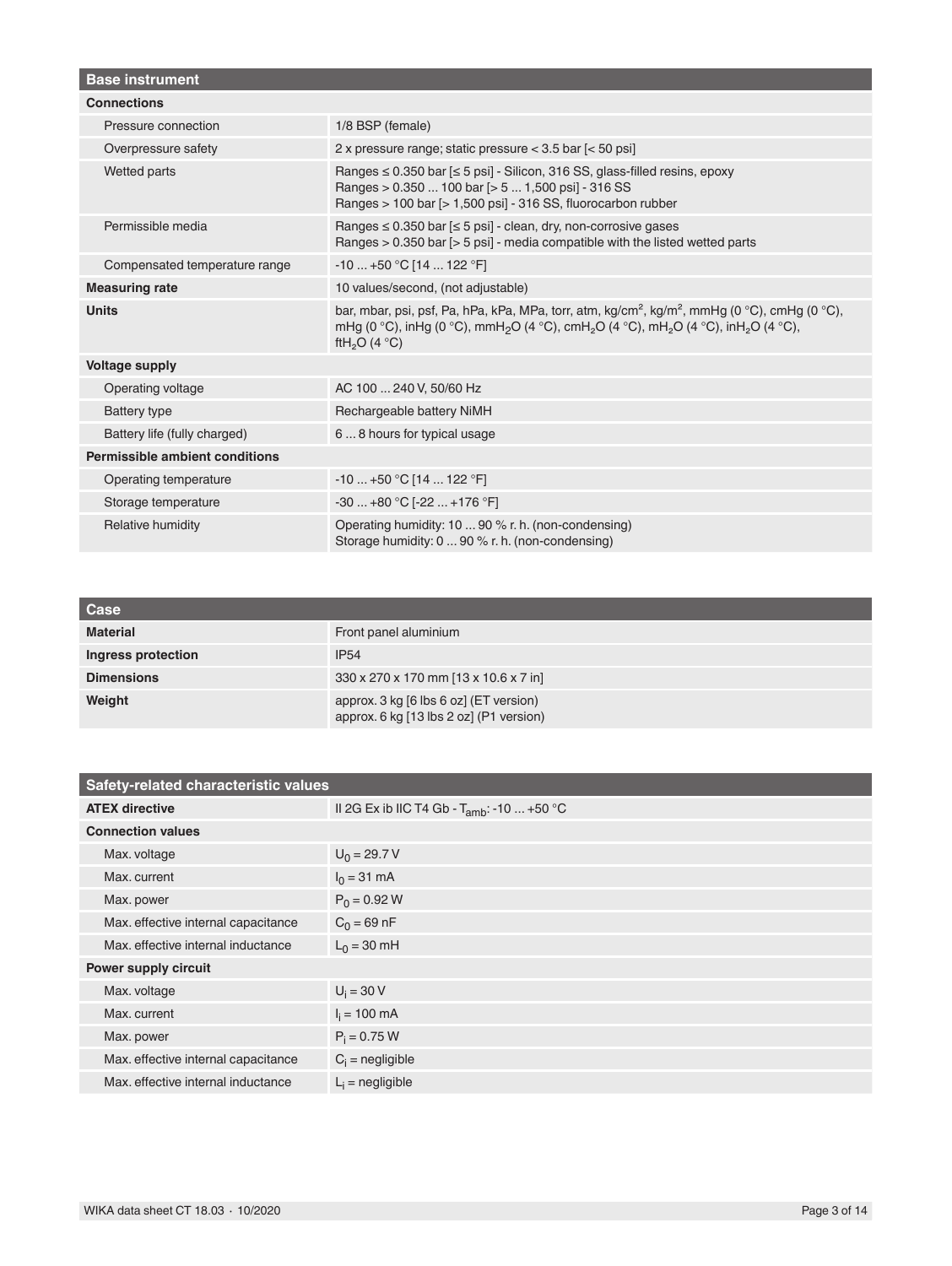# **Approvals**

### **Approvals included in the scope of delivery**

| Logo    | <b>Description</b>                                                                                                | <b>Country</b> |
|---------|-------------------------------------------------------------------------------------------------------------------|----------------|
| $C \in$ | EU declaration of conformity                                                                                      | European Union |
|         | <b>EMC</b> directive<br>EN 61326 emission (group 1, class B) and immunity (portable test and measuring equipment) |                |
|         | RoHS directive                                                                                                    |                |

### **Optional approvals**

| Logo                     | <b>Description</b>                                                                           | <b>Country</b>                 |
|--------------------------|----------------------------------------------------------------------------------------------|--------------------------------|
| $\bigotimes$             | <b>ATEX directive</b><br>Hazardous areas<br>II 2G Ex ib IIC T4 Gb - Tamb: -10 $\dots$ +50 °C | European Union                 |
| <b>IEC</b> IECEX         | <b>IECEX</b><br>Hazardous areas<br>Ex ib IIC T4 Gb - Tamb: -10 $\dots$ +50 °C                | International                  |
| EAC                      | <b>EAC</b><br>Electromagnetic compatibility<br>ш<br>Low voltage directive<br>ш               | Eurasian Economic<br>Community |
| $\textcircled{\tiny{1}}$ | <b>DNOP-MakNII</b><br>Hazardous areas                                                        | Ukraine                        |
| <b>4</b>                 | <b>BelGIM</b><br>Metrology, measurement technology                                           | <b>Belarus</b>                 |
|                          | <b>MTSCHS</b><br>Permission for commissioning                                                | Kazakhstan                     |

# **Certificates**

| Certificate                        |                                                                                      |
|------------------------------------|--------------------------------------------------------------------------------------|
| <b>Calibration</b>                 | ■ 3.1 calibration certificate per DIN EN 10204<br>■ ACCREDIA calibration certificate |
| Recommended recalibration interval | 1 year (dependent on conditions of use)                                              |

Approvals and certificates, see website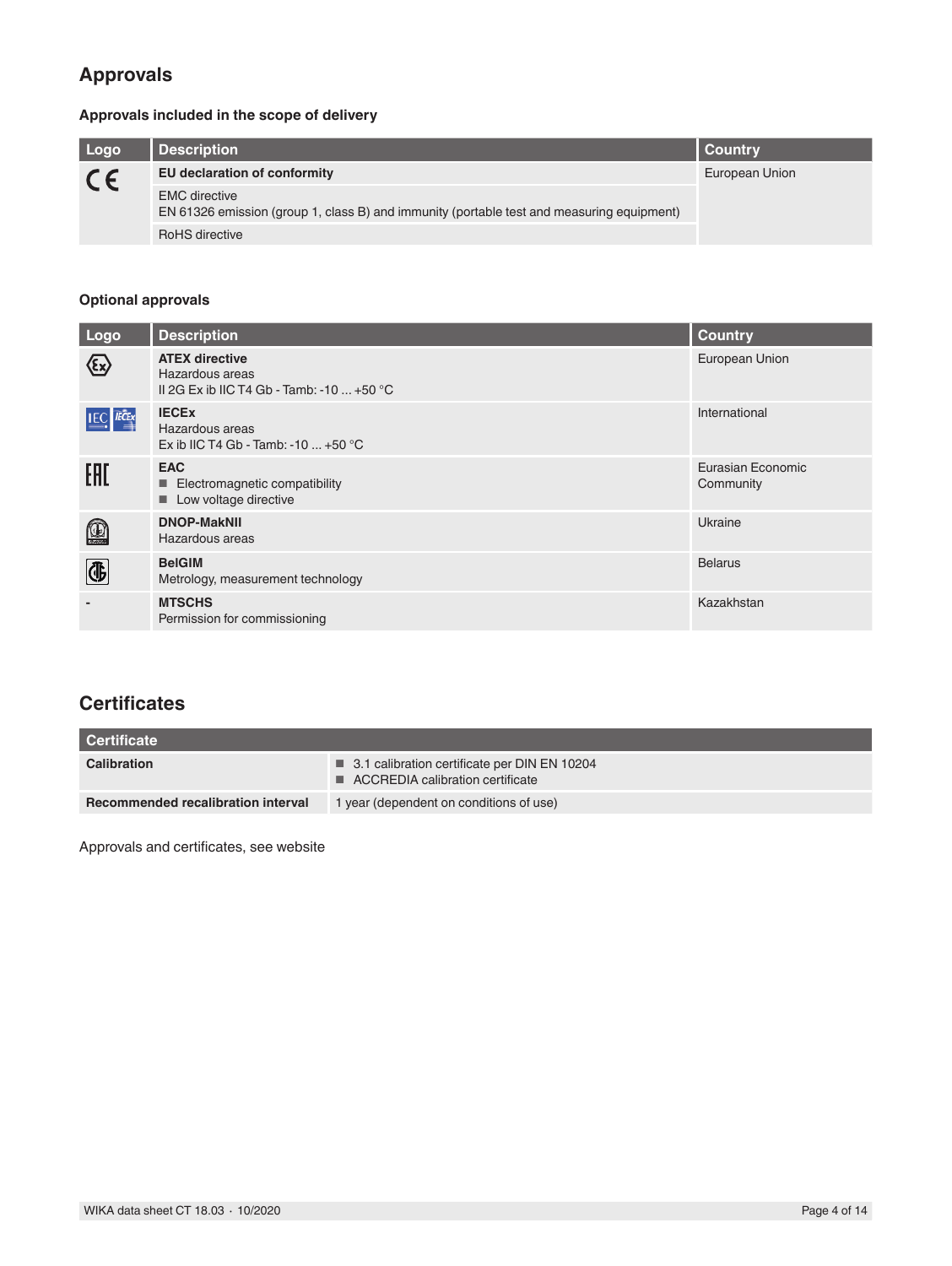### **Pressure module**

### **Internal sensors**

**(further pressure ranges available on request)**

■ One year specifications

■ Pneumatic connection: depending on the model

| <b>Measuring range</b>    |                                           | Precision 1)<br>$(% \mathbb{R}^2)$ (% FS) | Accuracy 2) 3)<br>(% FS) | <b>Resolution</b> |                                        |
|---------------------------|-------------------------------------------|-------------------------------------------|--------------------------|-------------------|----------------------------------------|
| Gauge pressure            |                                           |                                           |                          |                   |                                        |
| $-25 + 25$ mbar 4)        | $[-10  +10 inH2O (4 °C)]$                 | 0.015                                     | 0.025                    | 0.001 mbar        | $[0.00001$ psi]                        |
| $-100+100$ mbar           | [-40  +40 in H <sub>2</sub> O (4 °C)]     | 0.015                                     | 0.025                    | 0.001 mbar        | $[0.00001$ psi]                        |
| $-250+250$ mbar           | $[-100  +100 in H2O (4 °C)]$              | 0.015                                     | 0.025                    | 0.001 mbar        | $[0.00001$ psi]                        |
| $-400+400$ mbar           | $[-150  +150$ in H <sub>2</sub> O (4 °C)] | 0.015                                     | 0.025                    | 0.001 mbar        | $[0.00001$ psi]                        |
| $-600+600$ mbar           | $[-8  +8$ psi                             | 0.015                                     | 0.025                    | 0.001 mbar        | $[0.00001$ psi]                        |
| $-900+1,500$ mbar         | $[-14.520$ psi                            | 0.015                                     | 0.025                    | $0.01$ mbar       | $[0.0001$ psi]                         |
| $-17$ bar                 | $[-14.5100$ psi                           | 0.015                                     | 0.025                    | $0.01$ mbar       | $[0.0001$ psi]                         |
| $-1$ 10 bar               | $[-14.5150$ psil                          | 0.015                                     | 0.025                    | $0.1$ mbar        | $[0.001$ psi]                          |
| $-1$ 21 bar               | $[-14.5300$ psi                           | 0.015                                     | 0.025                    | $0.1$ mbar        | $[0.001$ psi]                          |
| $-1$ 40 bar <sup>4)</sup> | $[-14.5500$ psi $]$ <sup>4)</sup>         | 0.0154                                    | 0.0254                   | $0.1$ mbar 4)     | $[0.001 \text{ psi}]$ <sup>4)</sup>    |
| $060$ bar 4)              | $[0 \dots 900 \text{ psi}]$ <sup>4)</sup> | 0.015 <sup>4</sup>                        | 0.0254                   | 0.1 mbar $4$ )    | $[0.001 \text{ psi}]$ <sup>4)</sup>    |
| $0100$ bar 4)             | $[01,500$ psi <sup>14</sup> )             | 0.015 <sup>4</sup>                        | $0.025$ <sup>4)</sup>    | 1 mbar $4$ )      | $[0.015 \text{ psi}]$ <sup>4)</sup>    |
| <b>Absolute pressure</b>  |                                           |                                           |                          |                   |                                        |
| 552  1.172 mbar abs.      | [8  17 psi abs.]                          | 0.015                                     | 0.025                    | $0.01$ mbar       | $[0.0001$ psi]                         |
| 0  1,500 mbar abs.        | $[020$ psi abs.]                          | 0.015                                     | 0.025                    | $0.01$ mbar       | $[0.0001$ psi]                         |
| 0  2,500 mbar abs.        | $[030$ psi abs.]                          | 0.015                                     | 0.025                    | $0.01$ mbar       | $[0.0001$ psi]                         |
| $07$ bar abs.             | $[0100$ psi abs.]                         | 0.015                                     | 0.025                    | 0.1 mbar          | $[0.0001$ psi]                         |
| 0  11 bar abs.            | $[0165$ psi abs.]                         | 0.015                                     | 0.025                    | 0.1 mbar          | $[0.001$ $psi]$                        |
| 0  21 bar abs.            | $[0355$ psi abs.]                         | 0.015                                     | 0.025                    | $0.1$ mbar        | $[0.001$ psi]                          |
| $081$ bar abs. $4)$       | $[01,015$ psi abs.] 4)                    | 0.0154                                    | 0.0254                   | 1 mbar $4$ )      | $[0.015 \,\text{psi}]\,$ <sup>4)</sup> |
| 0  100 bar abs. $4)$      | $[01,515$ psi abs.] 4)                    | 0.0154                                    | 0.0254                   | 1 mbar $4$ )      | $[0.015 \text{ psi}]$ <sup>4)</sup>    |

1) In general, "Precision" includes non-linearity, hysteresis and non-repeatability.

2) Premium accuracy 0.02 % FS available for some ranges on request.<br>3) It is defined by the total measurement uncertainty, which is expressed with the coverage factor (k = 2) and includes the following factors: the intrins

zero point correction. 4) Only for model CPH8000-ET.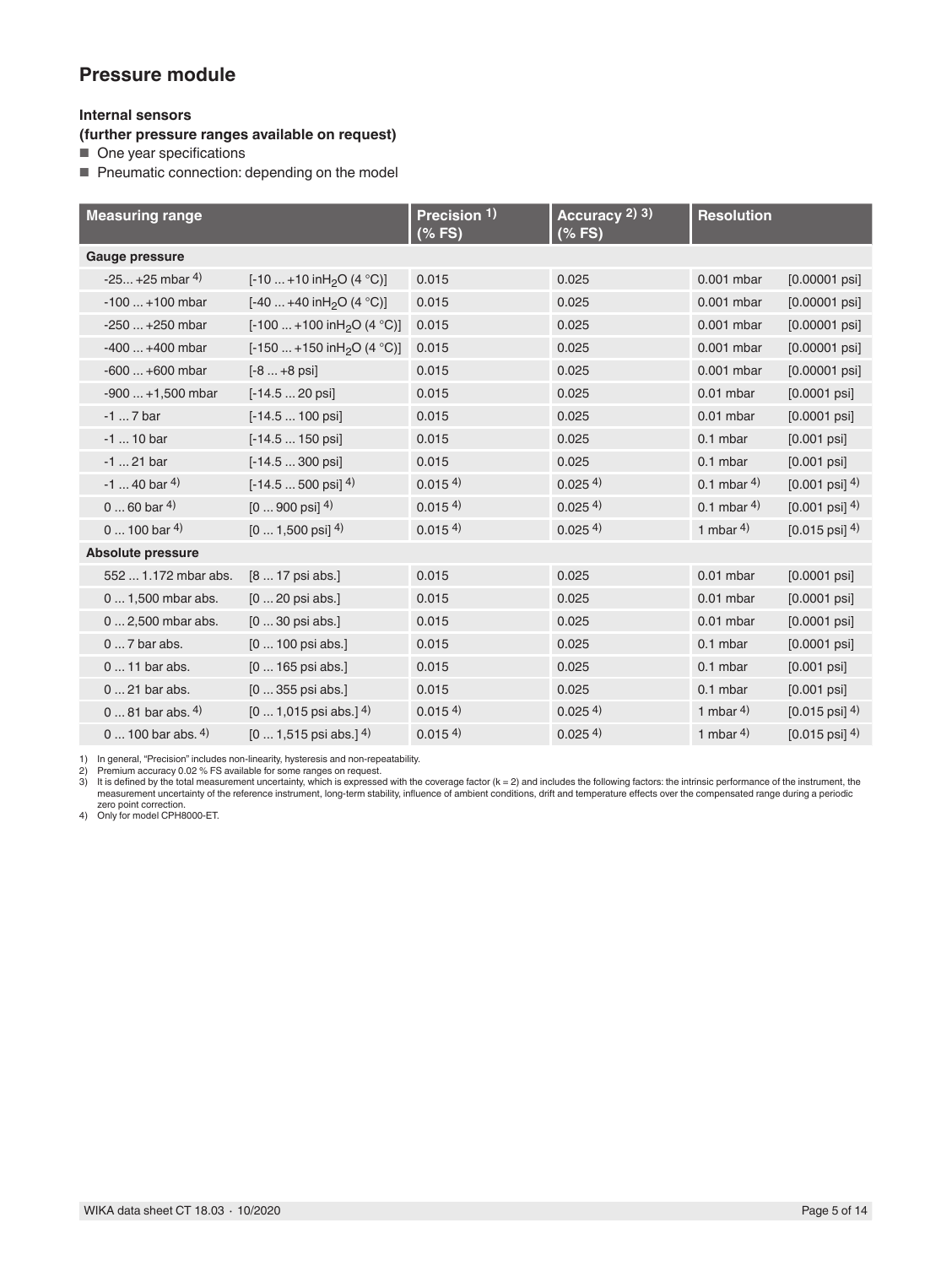#### **External sensors**

#### **(further pressure ranges available on request)**

■ One year specifications

■ Pneumatic connection: 1/2" BSP male, others available on request with adapters

| <b>Measuring range</b>   |                                         | Precision 1)<br>$(%$ (% FS) | Accuracy 2) 3)<br>$(%$ (% FS) | <b>Resolution</b> |                          |
|--------------------------|-----------------------------------------|-----------------------------|-------------------------------|-------------------|--------------------------|
| Gauge pressure           |                                         |                             |                               |                   |                          |
| $-25+25$ mbar            | [-10  +10 in H <sub>2</sub> O (4 °C)]   | 0.015                       | 0.025                         | 0.001 mbar        | $[0.00001$ psi]          |
| $-100+100$ mbar          | $[-40+40$ in H <sub>2</sub> O (4 °C)]   | 0.015                       | 0.025                         | 0.001 mbar        | $[0.00001$ psi]          |
| $-250+250$ mbar          | [-100  +100 in H <sub>2</sub> O (4 °C)] | 0.015                       | 0.025                         | 0.001 mbar        | $[0.00001$ psi]          |
| $-400+400$ mbar          | $[-150+150$ in H <sub>2</sub> O (4 °C)] | 0.015                       | 0.025                         | 0.001 mbar        | $[0.00001$ psi]          |
| $-600+600$ mbar          | $[-8  +8$ psi                           | 0.015                       | 0.025                         | 0.001 mbar        | $[0.00001$ psi]          |
| $-900+1,500$ mbar        | $[-14.520$ psi                          | 0.015                       | 0.025                         | $0.01$ mbar       | $[0.0001$ psi]           |
| $-17$ bar                | $[-14.5 \dots 100 \text{ psi}]$         | 0.015                       | 0.025                         | 0.1 mbar          | $[0.001$ psi]            |
| $-1$ 10 bar              | $[-14.5150$ psi                         | 0.015                       | 0.025                         | 0.1 mbar          | $[0.001$ psi]            |
| $-1$ 21 bar              | $[-14.5300$ psi                         | 0.015                       | 0.025                         | 0.1 mbar          | $[0.001$ psi]            |
| $-1$ 40 bar              | $[-14.5500$ psi                         | 0.015                       | 0.025                         | 1 mbar            | $[0.015 \,\mathrm{psi}]$ |
| $060$ bar                | $[0900$ psi]                            | 0.015                       | 0.025                         | 1 mbar            | $[0.015 \,\mathrm{psi}]$ |
| 0  100 bar               | $[01,500$ psi                           | 0.015                       | 0.025                         | 1 mbar            | $[0.015 \,\mathrm{psi}]$ |
| 0  250 bar               | $[03,000$ psi                           | 0.015                       | 0.025                         | 1 mbar            | $[0.015 \,\mathrm{psi}]$ |
| 0  400 bar               | $[05,000$ psi                           | 0.015                       | 0.025                         | 1 mbar            | $[0.015 \,\mathrm{psi}]$ |
| 0  700 bar               | $[0 \dots 10,000 \text{ psi}]$          | 0.015                       | 0.025                         | 1 mbar            | $[0.015 \,\mathrm{psi}]$ |
| <b>Absolute pressure</b> |                                         |                             |                               |                   |                          |
| 552  1.172 mbar abs.     | [8  17 psi abs.]                        | 0.015                       | 0.025                         | $0.01$ mbar       | $[0.0001$ psi]           |
| 0  1,500 mbar abs.       | $[020$ psi abs.]                        | 0.015                       | 0.025                         | $0.01$ mbar       | $[0.0001$ psi]           |
| 0  2,500 mbar abs.       | $[030$ psi abs.]                        | 0.015                       | 0.025                         | $0.01$ mbar       | $[0.0001$ psi]           |
| $07$ bar abs.            | [0  100 psi abs.]                       | 0.015                       | 0.025                         | $0.1$ mbar        | $[0.001$ psi]            |
| 0  11 bar abs.           | $[0165$ psi abs.]                       | 0.015                       | 0.025                         | 0.1 mbar          | $[0.001$ psi]            |
| $0 \dots 21$ bar abs.    | $[0355$ psi abs.]                       | 0.015                       | 0.025                         | $0.1$ mbar        | $[0.001$ psi]            |
| 0  81 bar abs.           | $[01,015$ psi abs.]                     | 0.015                       | 0.025                         | 1 mbar            | $[0.015 \,\mathrm{psi}]$ |
| 0  100 bar abs.          | $[01,515$ psi abs.]                     | 0.015                       | 0.025                         | 1 mbar            | $[0.015$ psi]            |

1) In general, "Precision" includes non-linearity, hysteresis and non-repeatability.

2) Premium accuracy 0.02 % FS available for some ranges on request.<br>3) It is defined by the total measurement uncertainty, which is expressed with the coverage factor (k = 2) and includes the following factors: the intrins zero point correction.

# **Electrical input signal**

| <b>Electrical signal</b> | <b>Measuring range</b> | <b>Full scale</b> | <b>Precision</b><br>% of rdg $\pm$ % FS | <b>Accuracy</b><br>$\frac{1}{2}$ of rdg $\pm\%$ FS | Max.<br>resolution  |
|--------------------------|------------------------|-------------------|-----------------------------------------|----------------------------------------------------|---------------------|
| DC voltage $(1)$ 2)      | $±100$ mV 3)           | $100 \text{ mV}$  | 0.008 $\%$ ±0.002 $\%$ FS               | 0.01 % $\pm$ 0.003 % FS                            | $0.0001$ mV         |
|                          | $\pm 2 \text{ V }^{3}$ | 2V                | 0.008 $\%$ ±0.002 $\%$ FS               | $0.01\% \pm 0.003\%$ FS                            | 0.000001 V          |
|                          | $+80V4$                | 80 V              | 0.008 $\%$ ±0.002 $\%$ FS               | $0.01\% \pm 0.003\%$ FS                            | 0.00001V            |
| DC current $(1)$ 5)      | $±100$ mA              | 100 mA            | 0.008 % $\pm$ 0.003 % FS                | 0.01 $% \pm 0.003$ % FS                            | $0.0001 \text{ mA}$ |
| Resistance $1)$ 6)       | $0 \dots 400 \Omega$   | $400 \Omega$      | 0.008 $\%$ ±0.002 $\%$ FS               | 0.01 % $\pm$ 0.003 % FS                            | $0.001$ $\Omega$    |
|                          | $010.000 \Omega$       | 10.000 $\Omega$   | 0.008 $\%$ ±0.002 $\%$ FS               | 0.01 $% \pm 0.003$ % FS                            | $0.01 \Omega$       |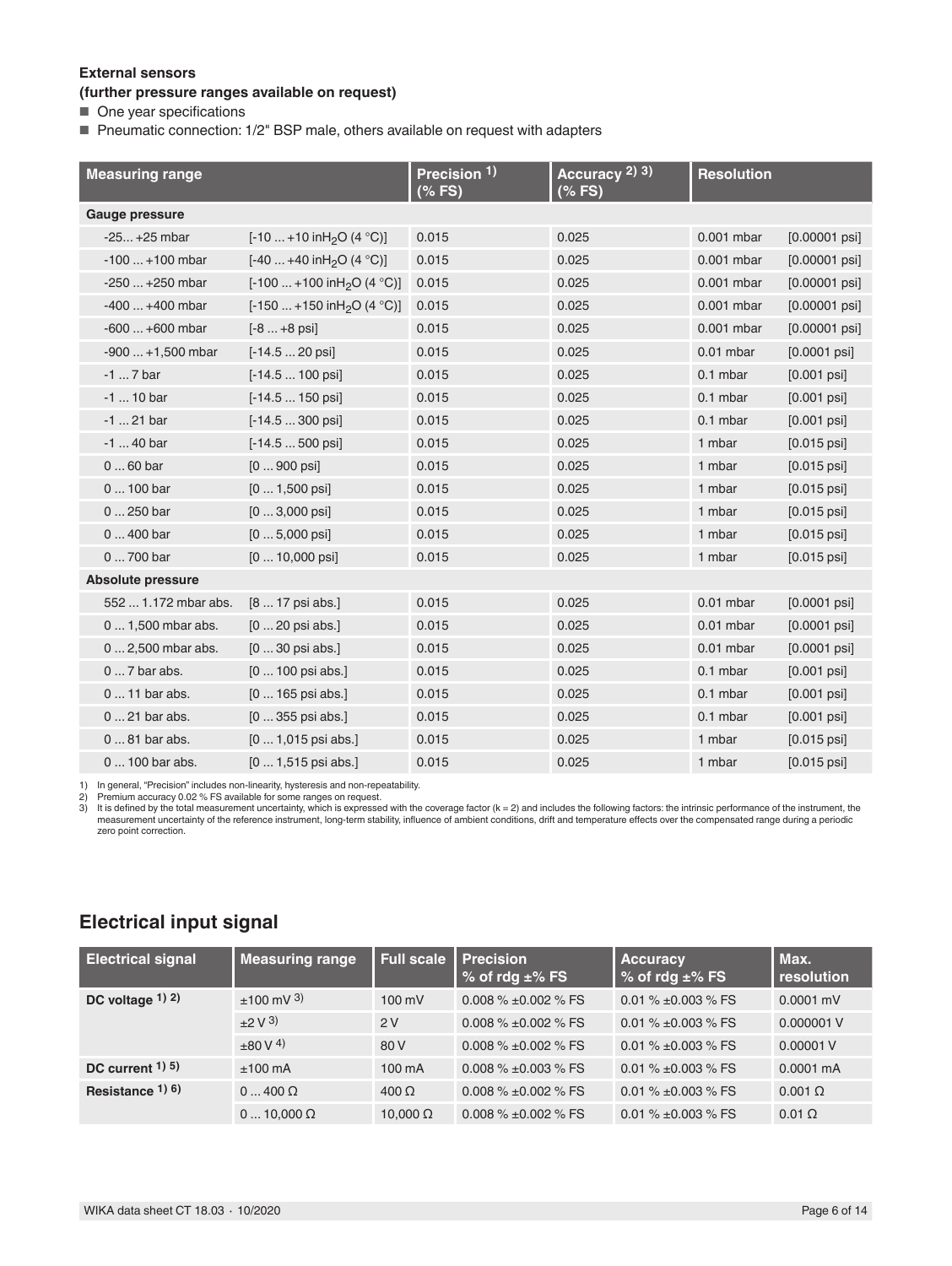| <b>Electrical signal</b> | <b>Measuring range</b>     | Full scale   Precision | % of rdg $\pm$ % FS | <b>Accuracy</b><br>% of rdg $\pm$ % FS | Max.<br>resolution |
|--------------------------|----------------------------|------------------------|---------------------|----------------------------------------|--------------------|
| Frequency 7)             | $0.510,000$ Hz $^{8}$ )    | 50,000 Hz              | $0.01$ Hz           | $0.01$ Hz                              | $0.001$ Hz         |
|                          | $10,00020,000$ Hz $^{8}$ ) | 50,000 Hz              | $0.1$ Hz            | $0.1$ Hz                               | $0.001$ Hz         |
|                          | $20,00030,000$ Hz $9)$     | 50,000 Hz              | 1 Hz                | 1 Hz                                   | $0.001$ Hz         |
|                          | $30,00050,000$ Hz $9)$     | 50,000 Hz              | 20 Hz               | 20 Hz                                  | $0.001$ Hz         |
| Pulses $10$ )            | 1  999,999                 | 999,999                | N/A                 | N/A                                    |                    |

1) One year specifications with temperature effect:

0.001 % of reading  $*$  |t – tc| for t: -10 °C  $\leq$  t  $\leq$  19 °C and 23 °C  $\leq$  t  $\leq$  50 °C and t<sub>c</sub> = 20 °C 14 °F ≤ t ≤ 66.2 °F and 73.4 °F ≤ t ≤ 122 °F and t<sub>c</sub> = 68 °F

2) Maximum input voltage: DC ±100 V

3) Input resistance: > 100 MΩ<br>4) Input resistance: 0.5 MΩ

- 4) Input resistance: 0.5 MΩ
- 5) Maximum input current: ±120 mA; Input resistance: < 20 Ω
- 
- 6) Measuring current: < 200 µA 7) Maximum input voltage: ±100 V; Input resistance: > 100 MΩ Minimum amplitude of square wave: 1.5 V p-p @ 50 kHz, 0.7 V p-p @ 5 Hz
- 
- Configurable duty cycle from 10 % up to 90 % with minimum amplitude of 5 V p-p 8) For both frequency inputs simultaneously (IN A + IN B)

9) For only one frequency input (IN A or IN B) in the same time

10) Amplitude: 1 ... 80 V, frequency: 0.5 ... 20 Hz

# **Electrical output signal**

| <b>Electrical signal</b> | <b>Measuring range</b> | <b>Full scale</b> | <b>Precision</b><br>% of rdg $\pm$ % FS | <b>Accuracy</b><br>$%$ of rdg $±%$ FS | Max.<br>resolution  |
|--------------------------|------------------------|-------------------|-----------------------------------------|---------------------------------------|---------------------|
| DC voltage $1$ )         | $0 \dots 100$ mV 2)    | $100 \text{ mV}$  | 0.01 % $\pm$ 0.003 % FS                 | $0.015\%$ ±0.003 % FS                 | $0.0001$ mV         |
|                          | 02V3                   | 2V                | 0.01 % $\pm$ 0.003 % FS                 | $0.015\% + 0.003\%$ FS                | 0.000001 V          |
|                          | 020V3                  | 20V               | 0.015 $% \pm 0.003$ % FS                | 0.02 % $\pm$ 0.003 % FS               | 0.00001V            |
| DC current $4$ )         | $0 \dots 20$ mA $5$ )  | $20 \text{ mA}$   | $0.02\% \pm 0.003\%$ FS                 | $0.025 \% \pm 0.003 \%$ FS            | $0.0001 \text{ mA}$ |
| Resistance 4)            | $0 \dots 400 \Omega$   | $400\Omega$       | 0.008 $% \pm 0.003$ % FS                | 0.01 % $\pm$ 0.003 % FS               | $0.001$ $\Omega$    |
|                          | $010.000 \Omega$       | 10.000 $\Omega$   | $0.008\% \pm 0.002\%$ FS                | $0.01\% \pm 0.002\%$ FS               | $0.01$ $\Omega$     |
| <b>Frequency</b>         | $0.520,000$ Hz         | 20,000 Hz         | $0.1$ Hz                                | $0.1$ Hz                              | $0.001$ Hz          |
| Pulses $6$ )             | 1999.999               | 999.999           | N/A                                     | N/A                                   |                     |

1) One year specifications with temperature effect:<br>0.001 % output \* It – tcl for t: -10 °C ≤ t ≤ 19 °C and 23 °C ≤ t ≤ 50 °C and t<sub>c</sub> = 20 °C

14 °F ≤ t ≤ 66.2 °F and 73.4 °F ≤ t ≤ 122 °F and t<sub>c</sub> = 68 °F<br>2) Output resistance = 10 Ω - Rlmin > 1 kΩ

3) Output resistance < 30 m $\Omega$  - Rlmin > 1 k $\Omega$ <br>4) One year specifications with temperature e

- One year specifications with temperature effect:
	-
	- 0.002 % output \* it tcl for t: -10 °C ≤ t ≤ 19 °C and 23 °C ≤ t ≤ 50 °C and t<sub>c</sub> = 20 °C<br>14 °F ≤ t ≤ 66.2 °F and 73.4 °F ≤ t ≤ 122 °F and t<sub>c</sub> = 68 °F

5) Output resistance > 100 MΩ - Rlmax < 750 Ω

6) Amplitude: 0.1 ... 15 Vrms, frequency: 0.5 ... 200 Hz

#### **HART® module:**

- For communication with HART<sup>®</sup> instruments
- Supports a selected set of HART<sup>®</sup> universal and common practice commands
- Read basic device information and trim the mA output on most HART® enabled transmitters
- No necessity to use DDL specific libraries
- Integrated 250  $Ω$  resistance
- Integrated 24 V voltage supply

### **HART® communication:**

The calibrator offers an optional HART**®** module with following commands:

- Read unique identifier
- Read current and percentage of range
- Read current and four (predefined) dynamic variables
- Read tag (TAG), descriptor (DD), date
- Read PV sensor information
- Read output information
- Write tag (TAG), descriptor (DD), date
- Enable/disable fixed current mode
- Trim DAC zero
- Trim DAC gain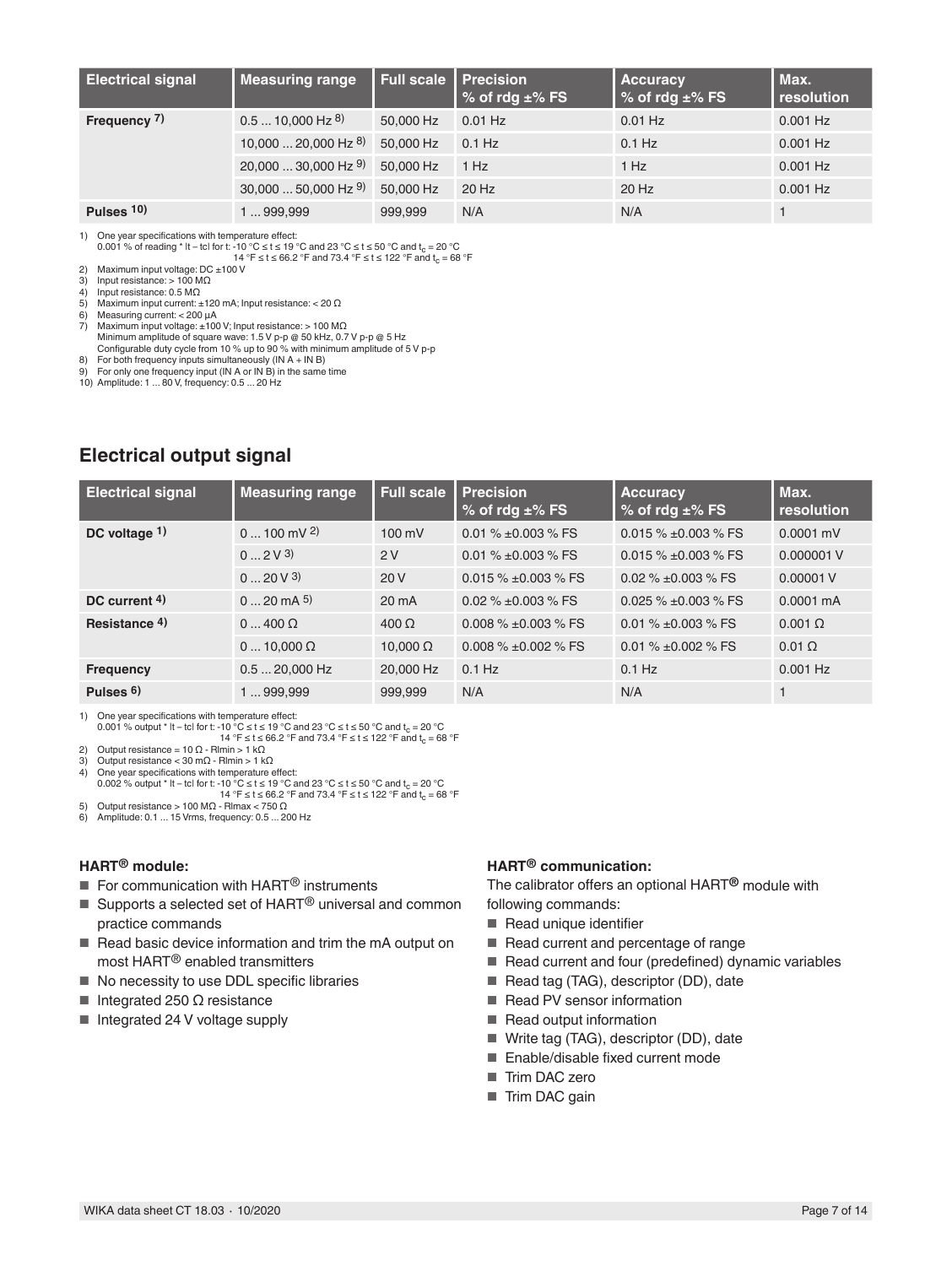### **Resistance thermometer measurement**

- One year specifications
- Temperature effect see "Electrical input signal/Resistance"
- Measuring current: < 200 µA

■ Specification for 4-wire measurements with  $I<sub>meas.</sub> < 0.2$  mA

| <b>Output signals</b>       | <b>Measuring range</b>                |                     | <b>Precision</b> |           | <b>Accuracy</b> |           | <b>Resolution</b>  |  |
|-----------------------------|---------------------------------------|---------------------|------------------|-----------|-----------------|-----------|--------------------|--|
| Pt100 (385) 1)              | $-2000$ °C                            | $[-328+32 °F]$      | 0.05 °C          | [0.09 °F] | 0.06 °C         | [0.11 °F] | 0.01 °C [0.02 °F]  |  |
|                             | 0300 °C                               | [32572 °F]          | 0.07 °C          | [0.13 °F] | 0.09 °C         | [0.16 °F] |                    |  |
|                             | 300  850 °C                           | [5721,562 °F]       | 0.15 °C          | [0.27 °F] | 0.17 °C         | [0.31 °F] |                    |  |
| Pt100 (3916) <sup>2)</sup>  | $-2000$ °C                            | $[-328+32 °F]$      | 0.05 °C          | [0.09 °F] | 0.06 °C         | [0.11 °F] | 0.01 °C [0.02 °F]  |  |
|                             | 0300 °C                               | [32572 °F]          | 0.07 °C          | [0.13 °F] | 0.09 °C         | [0.16 °F] |                    |  |
|                             | 300  850 °C                           | [5721,562 °F]       | 0.15 °C          | [0.27 °F] | 0.17 °C         | [0.31 °F] |                    |  |
| Pt100 (3902) 3)             | $-2000$ °C                            | $[-328+32 °F]$      | 0.05 °C          | [0.09 °F] | 0.06 °C         | [0.11 °F] | 0.01 °C [0.02 °F]  |  |
|                             | 0300 °C                               | [32572 °F]          | 0.07 °C          | [0.13 °F] | 0.09 °C         | [0.16 °F] |                    |  |
|                             | 300  850 °C                           | [5721,562 °F]       | 0.15 °C          | [0.27 °F] | 0.17 °C         | [0.31 °F] |                    |  |
| Pt100 (3926) 4)             | -200 $\ldots$ 0 °C                    | $[-328+32 °F]$      | 0.05 °C          | [0.09 °F] | 0.06 °C         | [0.11 °F] | 0.01 °C [0.02 °F]  |  |
|                             | 0300 °C                               | [32572 °F]          | 0.07 °C          | [0.13 °F] | 0.09 °C         | [0.16 °F] |                    |  |
|                             | 300  850 °C                           | [5721,562 °F]       | 0.15 °C          | [0.27 °F] | 0.17 °C         | [0.31 °F] |                    |  |
| Pt100 (3923) 5)             | $-2000$ °C                            | $[-328+32 °F]$      | 0.05 °C          | [0.09 °F] | 0.06 °C         | [0.11 °F] | 0.01 °C [0.02 °F]  |  |
|                             | 0300 °C                               | [32572 °F]          | 0.07 °C          | [0.13 °F] | 0.09 °C         | [0.16 °F] |                    |  |
|                             | 300  850 °C                           | [5721.562 °F]       | 0.15 °C          | [0.27 °F] | 0.17 °C         | [0.31 °F] |                    |  |
| Pt200 (385) $1)$            | -200 $\ldots$ 0 $^{\circ} \mathrm{C}$ | $[-328+32 °F]$      | 0.05 °C          | [0.09 °F] | 0.06 °C         | [0.11 °F] | 0.01 °C [0.02 °F]  |  |
|                             | 0300 °C                               | [32572 °F]          | 0.09 °C          | [0.16 °F] | 0.1 °C          | [0.18 °F] |                    |  |
|                             | 300  850 °C                           | [5721,562 °F]       | 0.18 °C          | [0.32 °F] | 0.21 °C         | [0.38 °F] |                    |  |
| Pt500 (385) $1)$            | -200 $\ldots$ 0 $^{\circ} \mathrm{C}$ | $[-328+32 °F]$      | 0.05 °C          | [0.09 °F] | 0.06 °C         | [0.11 °F] | 0.01 °C [0.02 °F]  |  |
|                             | 0300 °C                               | [32572 °F]          | 0.09 °C          | [0.16 °F] | 0.1 °C          | [0.18 °F] |                    |  |
|                             | 300  850 °C                           | [5721,562 °F]       | 0.18 °C          | [0.32 °F] | 0.21 °C         | [0.38 °F] |                    |  |
| Pt1000 (385) <sup>1)</sup>  | $-2000$ °C                            | $[-328+32 °F]$      | 0.05 °C          | [0.09 °F] | 0.06 °C         | [0.11 °F] | 0.01 °C [0.02 °F]  |  |
|                             | 0300 °C                               | [32572 °F]          | 0.09 °C          | [0.16 °F] | 0.1 °C          | [0.18 °F] |                    |  |
|                             | 300  850 °C                           | [5721,562 °F]       | 0.18 °C          | [0.32 °F] | 0.21 °C         | [0.38 °F] |                    |  |
| Pt1000 (3916) <sup>2)</sup> | $-2000$ °C                            | $[-328+32 °F]$      | 0.05 °C          | [0.09 °F] | 0.06 °C         | [0.11 °F] | 0.01 °C [0.02 °F]  |  |
|                             | 0300 °C                               | [32572 °F]          | 0.09 °C          | [0.16 °F] | 0.1 °C          | [0.18 °F] |                    |  |
|                             | 300  850 °C                           | [5721,562 °F]       | 0.18 °C          | [0.32 °F] | 0.21 °C         | [0.38 °F] |                    |  |
| Cu10 $(42)$ <sup>6)</sup>   | -70 $\ldots$ 0 $^{\circ} \mathrm{C}$  | $[-94+32 °F]$       | 0.23 °C          | [0.41 °F] | 0.28 °C         | [0.5 °F]  | $0.1 °C$ [0.18 °F] |  |
|                             | $040$ °C                              | $[32 \dots 104 °F]$ | 0.24 °C          | [0.43 °F] | 0.29 °C         | [0.52 °F] |                    |  |
|                             | 40  150 °C                            | [104302 °F]         | 0.27 °C          | [0.49 °F] | 0.3 °C          | [0.54 °F] |                    |  |
| Cu100 $7$ )                 | $-1800$ °C                            | $[-295+32 °F]$      | 0.06 °C          | [0.11 °F] | 0.07 °C         | [0.13 °F] | 0.01 °C [0.02 °F]  |  |
|                             | 080 °C                                | [32176 °F]          | 0.07 °C          | [0.13 °F] | 0.08 °C         | [0.14 °F] |                    |  |
|                             | 80  150 °C                            | [176302 °F]         | 0.08 °C          | [0.14 °F] | 0.09 °C         | [0.16 °F] |                    |  |
| Ni100 (617) 8)              | $-600$ °C                             | $[-7632 °F]$        | 0.04 °C          | [0.07 °F] | 0.05 °C         | [0.09 °F] | 0.01 °C [0.02 °F]  |  |
|                             | $0 \dots 100$ °C                      | [32212 °F]          | 0.05 °C          | [0.09 °F] | 0.06 °C         | [0.11 °F] |                    |  |
|                             | 100  180 °C                           | [212356 °F]         |                  |           |                 |           |                    |  |
| Ni120 (672) 9)              | $0 \dots 100$ °C                      | [32212 °F]          | 0.04 °C          | [0.07 °F) | 0.05 °C         | [0.09 °F] | 0.01 °C [0.02 °F]  |  |
|                             | 100  150 °C                           | [212302 °F]         | 0.05 °C          | [0.09 °F] |                 |           |                    |  |

1) IEC 751 (α = 0.00385 °C-1) 2) JIS C1604 (α = 0.003916 °C-1) 3) U.S. Standard (α = 0.003902 °C-1)

4) Old U.S. Standard (α = 0.003926 °C<sup>-1</sup>)<br>5) SAMA (α = 0.003923 °C<sup>-1</sup>)<br>6) α = 0.0042 °C<sup>-1</sup><br>7) α = 0.0042 °C<sup>-1</sup>

8) DIN 43760 (α = 0.00617 °C<sup>-1</sup>)<br>9) α = 0.00672 °C<sup>-1</sup>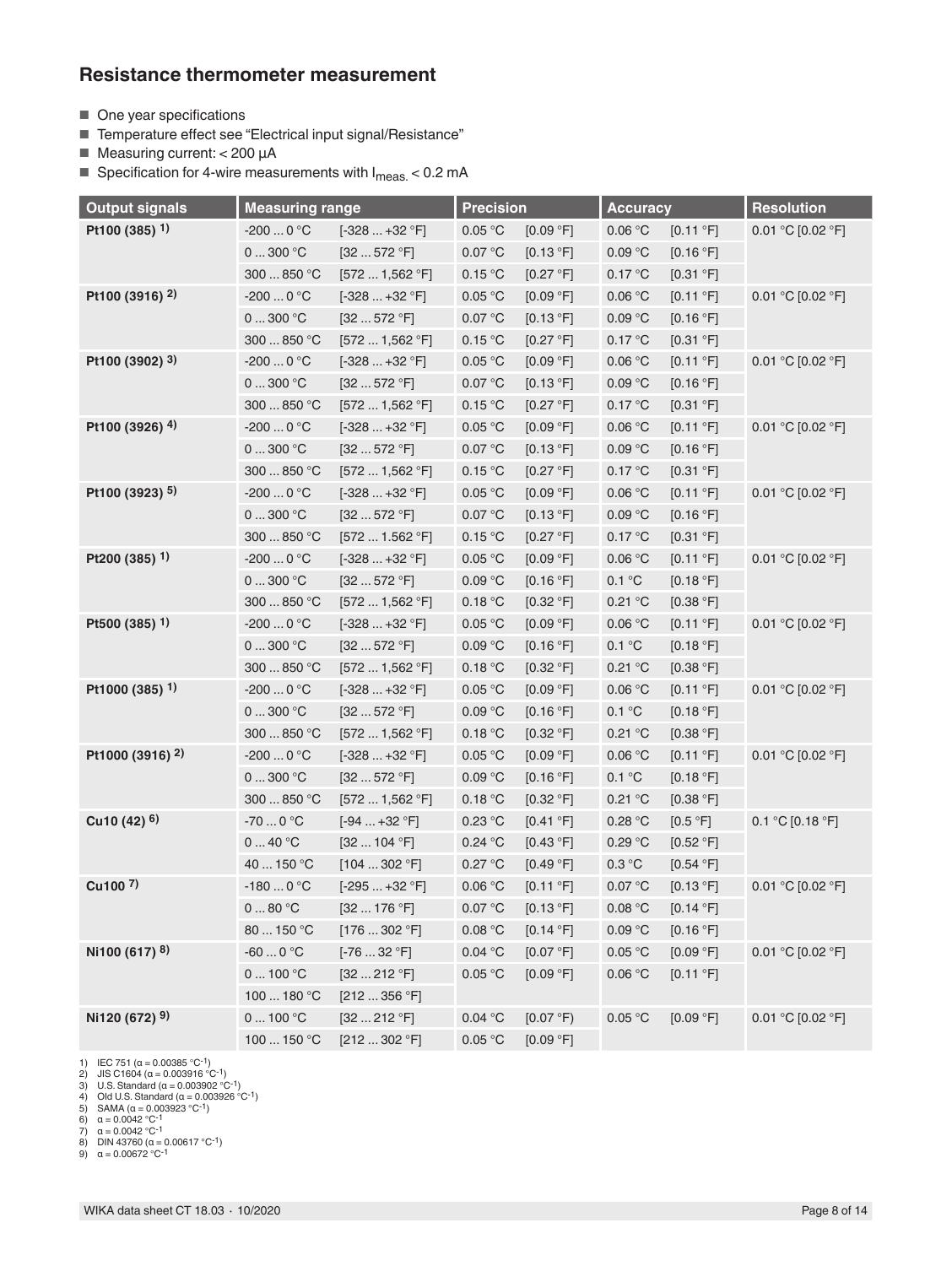### **Resistance thermometer simulation**

■ One year specifications

■ Temperature effect see "Electrical output signal/Resistance"

| <b>Output signals</b>       | <b>Measuring range</b>                |                     | <b>Precision</b> |           | <b>Accuracy</b> |           | <b>Resolution</b>  |  |
|-----------------------------|---------------------------------------|---------------------|------------------|-----------|-----------------|-----------|--------------------|--|
| Pt100 (385) 1)              | $-2000$ °C                            | $[-328+32 °F]$      | 0.05 °C          | [0.09 °F] | 0.06 °C         | [0.11 °F] | 0.01 °C [0.02 °F]  |  |
|                             | 0300 °C                               | [32572 °F]          | 0.07 °C          | [0.13 °F] | 0.09 °C         | [0.16 °F] |                    |  |
|                             | 300  850 °C                           | [5721,562 °F]       | 0.15 °C          | [0.27 °F] | 0.17 °C         | [0.31 °F] |                    |  |
| Pt100 (3916) <sup>2)</sup>  | $-2000$ °C                            | $[-328+32 °F]$      | 0.05 °C          | [0.09 °F] | 0.06 °C         | [0.11 °F] | 0.01 °C [0.02 °F]  |  |
|                             | 0300 °C                               | [32572 °F]          | 0.07 °C          | [0.13 °F] | 0.09 °C         | [0.16 °F] |                    |  |
|                             | 300  850 °C                           | [5721,562 °F]       | 0.15 °C          | [0.27 °F] | 0.17 °C         | [0.31 °F] |                    |  |
| Pt100 (3902) 3)             | -200 $\ldots$ 0 $^{\circ} \mathrm{C}$ | $[-328+32 °F]$      | 0.05 °C          | [0.09 °F] | 0.06 °C         | [0.11 °F] | 0.01 °C [0.02 °F]  |  |
|                             | 0300 °C                               | [32572 °F]          | 0.07 °C          | [0.13 °F] | 0.09 °C         | [0.16 °F] |                    |  |
|                             | 300  850 °C                           | [5721,562 °F]       | 0.15 °C          | [0.27 °F] | 0.17 °C         | [0.31 °F] |                    |  |
| Pt100 (3926) 4)             | $-2000$ °C                            | $[-328+32 °F]$      | 0.05 °C          | [0.09 °F] | 0.06 °C         | [0.11 °F] | 0.01 °C [0.02 °F]  |  |
|                             | 0300 °C                               | [32572 °F]          | 0.07 °C          | [0.13 °F] | 0.09 °C         | [0.16 °F] |                    |  |
|                             | 300  850 °C                           | [5721,562 °F]       | 0.15 °C          | [0.27 °F] | 0.17 °C         | [0.31 °F] |                    |  |
| Pt100 (3923) 5)             | $-2000$ °C                            | $[-328+32 °F]$      | 0.05 °C          | [0.09 °F] | 0.06 °C         | [0.11 °F] | 0.01 °C [0.02 °F]  |  |
|                             | 0300 °C                               | [32572 °F]          | 0.07 °C          | [0.13 °F] | 0.09 °C         | [0.16 °F] |                    |  |
|                             | 300  850 °C                           | [5721.562 °F]       | 0.15 °C          | [0.27 °F] | 0.17 °C         | [0.31 °F] |                    |  |
| Pt200 (385) 1)              | -200 $\ldots$ 0 $^{\circ} \mathrm{C}$ | $[-328+32 °F]$      | 0.05 °C          | [0.09 °F] | 0.06 °C         | [0.11 °F] | 0.01 °C [0.02 °F]  |  |
|                             | 0300 °C                               | [32572 °F]          | 0.09 °C          | [0.16 °F] | 0.1 °C          | [0.18 °F] |                    |  |
|                             | 300  850 °C                           | [5721,562 °F]       | 0.18 °C          | [0.32 °F] | 0.21 °C         | [0.38 °F] |                    |  |
| Pt500 (385) <sup>1)</sup>   | $-2000$ °C                            | $[-328+32 °F]$      | 0.05 °C          | [0.09 °F] | 0.06 °C         | [0.11 °F] | 0.01 °C [0.02 °F]  |  |
|                             | 0300 °C                               | [32572 °F]          | 0.09 °C          | [0.16 °F] | 0.1 °C          | [0.18 °F] |                    |  |
|                             | 300  850 °C                           | [5721,562 °F]       | 0.18 °C          | [0.32 °F] | 0.21 °C         | [0.38 °F] |                    |  |
| Pt1000 (385) 1)             | $-2000$ °C                            | $[-328+32 °F]$      | 0.05 °C          | [0.09 °F] | 0.06 °C         | [0.11 °F] | 0.01 °C [0.02 °F]  |  |
|                             | 0300 °C                               | [32572 °F]          | 0.09 °C          | [0.16 °F] | 0.1 °C          | [0.18 °F] |                    |  |
|                             | 300  850 °C                           | [5721,562 °F]       | 0.18 °C          | [0.32 °F] | 0.21 °C         | [0.38 °F] |                    |  |
| Pt1000 (3916) <sup>2)</sup> | -200 $\ldots$ 0 $^{\circ} \mathrm{C}$ | $[-328+32 °F]$      | 0.05 °C          | [0.09 °F] | 0.06 °C         | [0.11 °F] | 0.01 °C [0.02 °F]  |  |
|                             | 0300 °C                               | [32572 °F]          | 0.09 °C          | [0.16 °F] | 0.1 °C          | [0.18 °F] |                    |  |
|                             | 300  850 °C                           | [5721,562 °F]       | 0.18 °C          | [0.32 °F] | 0.21 °C         | [0.38 °F] |                    |  |
| Cu10 (42) 6)                | $-700$ °C                             | $[-94+32 °F]$       | 0.23 °C          | [0.41 °F] | 0.28 °C         | [0.5 °F]  | $0.1 °C$ [0.18 °F] |  |
|                             | 040 °C                                | [32104 °F]          | 0.24 °C          | [0.43 °F] | 0.29 °C         | [0.52 °F] |                    |  |
|                             | 40  150 °C                            | [104302 °F]         | 0.27 °C          | [0.49 °F] | 0.3 °C          | [0.54 °F] |                    |  |
| Cu <sub>100</sub> $7)$      | $-1800$ °C                            | $[-295+32 °F]$      | 0.06 °C          | [0.11 °F] | 0.07 °C         | [0.13 °F] | 0.01 °C [0.02 °F]  |  |
|                             | 080 °C                                | [32176 °F]          | $0.07\text{ °C}$ | [0.13 °F] | 0.08 °C         | [0.14 °F] |                    |  |
|                             | 80  150 °C                            | [176302 °F]         | 0.08 °C          | [0.14 °F] | 0.09 °C         | [0.16 °F] |                    |  |
| Ni100 (617) 8)              | $-600$ °C                             | $[-7632 °F]$        | 0.04 °C          | [0.07 °F] | 0.05 °C         | [0.09 °F] | 0.01 °C [0.02 °F]  |  |
|                             | $0 \dots 100$ °C                      | [32212 °F]          | 0.05 °C          | [0.09 °F] | 0.06 °C         | [0.11 °F] |                    |  |
|                             | 100  180 °C                           | [212356 °F]         |                  |           |                 |           |                    |  |
| Ni120 (672) 9)              | 0100 °C                               | $[32 \dots 212 °F]$ | 0.04 °C          | [0.07 °F) | 0.05 °C         | [0.09 °F] | 0.01 °C [0.02 °F]  |  |
|                             | 100  150 °C                           | [212302 °F]         | 0.05 °C          | [0.09 °F] |                 |           |                    |  |

1) IEC 751 (a = 0.00385 °C<sup>-1</sup>)<br>
2) JIS C1604 (a = 0.003916 °C<sup>-1</sup>)<br>
3) U.S. Standard (a = 0.003902 °C<sup>-1</sup>)<br>
4) Old U.S. Standard (a = 0.003926 °C<sup>-1</sup>)<br>
5) SAMA (a = 0.003923 °C<sup>-1</sup>)<br>
6) a = 0.0042 °C<sup>-1</sup><br>
7) a = 0.0042 °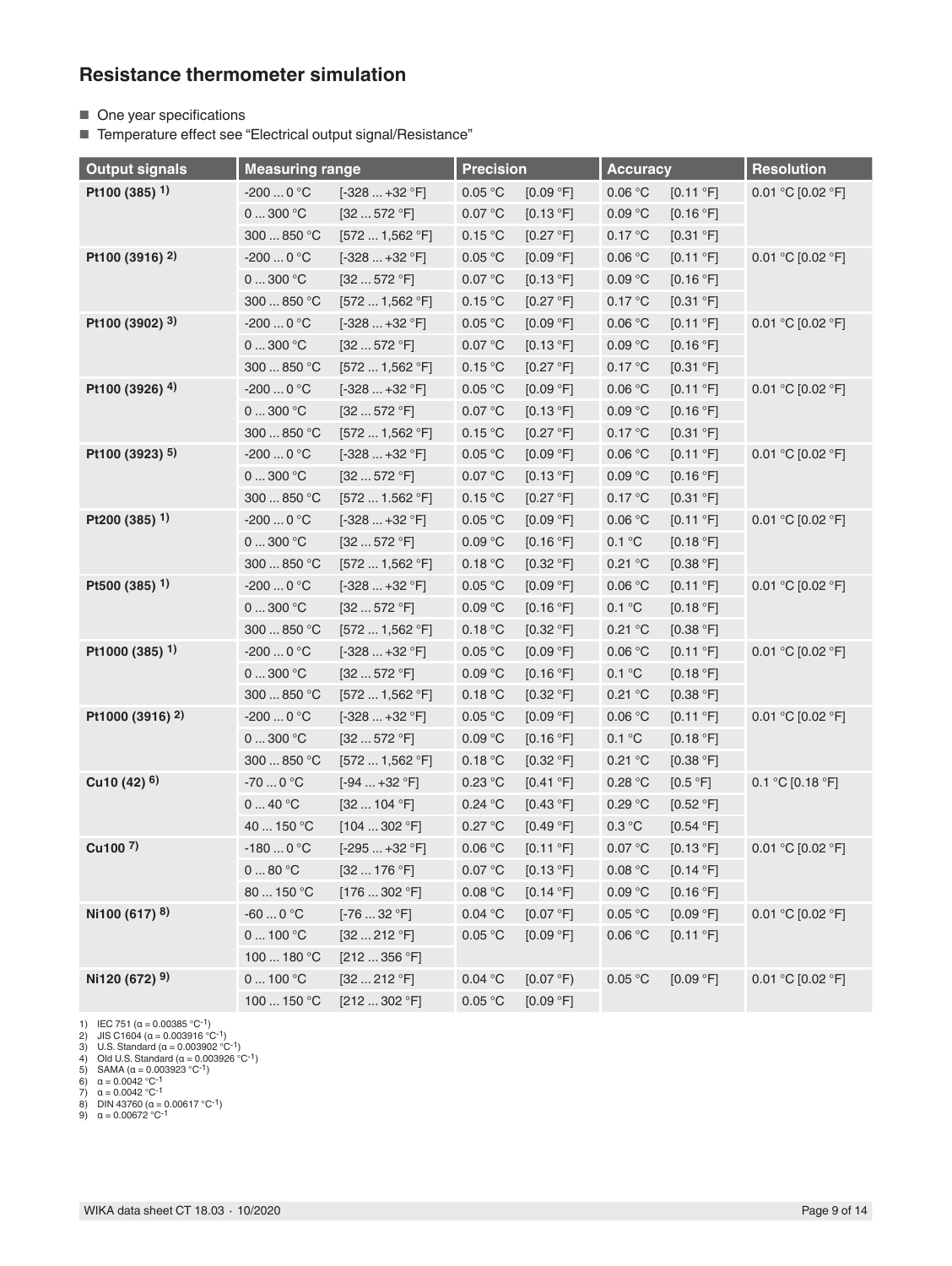### **Thermocouple measurement**

| <b>Input</b><br>signals | <b>Measuring range</b> |                                      |         | <b>Linearity error</b> | <b>Resolution</b> |           | <b>Precision</b><br>% of rdg $\pm$ % FS | <b>Accuracy</b><br>$%$ of rdg $±\%$ FS |  |
|-------------------------|------------------------|--------------------------------------|---------|------------------------|-------------------|-----------|-----------------------------------------|----------------------------------------|--|
| Type $J^{(1)}$          | $-1900$ °C             | $[-310+32 °F]$                       | 0.05 °C | [0.09 °F]              | 0.01 °C           | [0.02 °F] | 0.008 $% \pm 0.002$ % FS                | 0.01 % $\pm$ 0.003 % FS                |  |
|                         | 01,200 °C              | [322,192 °F]                         | 0.04 °C | [0.07 °F]              |                   |           |                                         |                                        |  |
| Type K $1$ )            | $-1600$ °C             | $[-256+32 °F]$                       | 0.06 °C | [0.11 °F]              | 0.01 °C           | [0.02 °F] | 0.008 $% \pm 0.002$ % FS                | 0.01 % $\pm$ 0.003 % FS                |  |
|                         | 01,260 °C              | [322,300 °F]                         | 0.04 °C | [0.07 °F]              |                   |           |                                         |                                        |  |
| Type T $1$ )            | $-1300$ °C             | $[-202+32 °F]$                       | 0.05 °C | [0.09 °F]              | 0.01 °C           | [0.02 °F] | 0.01 % $\pm$ 0.003 % FS                 | $0.01\% \pm 0.003\%$ FS                |  |
|                         | 0400 °C                | [32752 °F]                           | 0.04 °C | [0.07 °F]              |                   |           |                                         |                                        |  |
| Type $F1$               | 0400 °C                | [32752 °F]                           | 0.05 °C | [0.09 °F]              | 0.1 °C            | [0.18 °F] | 0.008 $% \pm 0.002$ % FS                | 0.01 % $\pm$ 0.003 % FS                |  |
| <b>Type R</b>           | 160  1,760 °C          | [3203,200 °F]                        | 0.04 °C | [0.07 °F]              | 0.1 °C            | [0.18 °F] | 0.008 $% \pm 0.002$ % FS                | 0.01 % $\pm$ 0.003 % FS                |  |
| <b>Type S</b>           | 170  1,760 °C          | [3383,200 °F]                        | 0.04 °C | [0.07 °F]              | 0.1 °C            | [0.18 °F] | 0.008 % ±0.002 % FS                     | 0.01 % $\pm$ 0.003 % FS                |  |
| Type $B1$               | 920  1,820 °C          | [1,6883,308 °F]                      | 0.1 °C  | [0.18 °F]              | 0.1 °C            | [0.18 °F] | 0.008 $% \pm 0.002$ % FS                | 0.01 % $\pm$ 0.003 % FS                |  |
| Type $U1$               | $-1600$ °C             | $[-256+32 °F]$                       | 0.04 °C | [0.07 °F]              | 0.01 °C           | [0.02 °F] | 0.008 $% \pm 0.002$ % FS                | 0.01 % $\pm$ 0.003 % FS                |  |
|                         | 0400 °C                | [32752 °F]                           |         |                        |                   |           |                                         |                                        |  |
| Type $L^{1}$            | $-2000$ °C             | $[-328+32 °F]$                       | 0.03 °C | [0.05 °F]              | 0.01 °C           | [0.02 °F] | 0.008 $% \pm 0.002$ % FS                | 0.01 % $\pm$ 0.003 % FS                |  |
|                         | 0760 °C                | [321,400 °F]                         | 0.04 °C | [0.07 °F]              |                   |           |                                         |                                        |  |
| <b>Type N</b>           | 01,300 °C              | $[32 \dots 2,372 \text{ }^{\circ}F]$ | 0.04 °C | [0.07 °F]              | 0.01 °C           | [0.02 °F] | 0.008 $% \pm 0.002$ % FS                | $0.01\% \pm 0.003\%$ FS                |  |
| Type E                  | $-2000$ °C             | $[-328+32 °F]$                       | 0.03 °C | [0.05 °F]              | 0.01 °C           | [0.02 °F] | 0.008 $% \pm 0.002$ % FS                | 0.01 % $\pm$ 0.003 % FS                |  |
|                         | 01,000 °C              | $[32 \dots 1,832 \degree F]$         | 0.04 °C | [0.07 °F]              |                   |           |                                         |                                        |  |
| Type C $1$ )            | 02,000 °C              | [323,632 °F]                         | 0.05 °C | [0.09 °F]              | 0.1 °C            | [0.18 °F] | 0.008 $% \pm 0.002$ % FS                | 0.01 % $\pm$ 0.003 % FS                |  |

1) Precision and accuracy of the electromagnetic field values (emf values)<br>
For measurements with internal cold junction compensation: cold junction error = 0.15 °C<br>
Maximum input voltage: DC ±100 V<br>
Input resistance: > 1

One year specifications

# **Thermocouple simulation**

| Output<br>signals | <b>Measuring range</b> |                                               | <b>Linearity error</b>          |                       | <b>Resolution</b>       |                          | <b>Precision</b><br>$%$ of rdg $±\%$ FS | <b>Accuracy</b><br>% of rdg $\pm\%$ FS |  |
|-------------------|------------------------|-----------------------------------------------|---------------------------------|-----------------------|-------------------------|--------------------------|-----------------------------------------|----------------------------------------|--|
| Type $J1$         | $-1900$ °C             | $[-310+32 °F]$                                | 0.05 °C                         | [0.09 °F]             | 0.01 °C                 | [0.02 °F]                | 0.01 % ±0.003 % FS                      | 0.015 % $\pm$ 0.003 % FS               |  |
|                   | 01,200 °C              | $[32 \dots 2, 192 \text{ }^{\circ} \text{F}]$ |                                 | 0.04 °C $[0.07 °F]$   |                         |                          |                                         |                                        |  |
| Type $K1$         | $-1600$ °C             | $[-256+32 °F]$                                |                                 | $0.06 °C$ [0.11 °F]   | $^{\circ}C$<br>0.01     | [0.02 °F]                | 0.01 % ±0.003 % FS                      | 0.015 % $\pm$ 0.003 % FS               |  |
|                   | 01,260 °C              | [322,300 °F]                                  | 0.04 °C                         | [0.07 °F]             |                         |                          |                                         |                                        |  |
| Type T $1)$       | $-1300$ °C             | $[-202 \dots +32$ °F]                         | 0.05 °C<br>[0.09 °F]<br>0.01 °C | [0.02 °F]             | 0.01 % $\pm$ 0.003 % FS | 0.015 $% \pm 0.003$ % FS |                                         |                                        |  |
|                   | 0400 °C                | [32752 °F]                                    |                                 | 0.04 °C $[0.07 °F]$   |                         |                          |                                         |                                        |  |
| Type $F1$         | 0400 °C                | [32752 °F]                                    |                                 | $0.05 °C$ $[0.09 °F]$ | 0.1 °C                  | [0.18 °F]                | 0.01 % $\pm$ 0.003 % FS                 | 0.015 % $\pm$ 0.003 % FS               |  |
| <b>Type R</b>     | 160  1,760 °C          | [3203,200 °F]                                 | 0.04 °C                         | [0.07 °F]             | 0.1 °C                  | [0.18 °F]                | 0.01 % ±0.003 % FS                      | 0.015 % $\pm$ 0.003 % FS               |  |
| <b>Type S</b>     | 170 $\dots$ 1,760 °C   | [3383,200 °F]                                 | 0.04 °C                         | [0.07 °F]             | 0.1 °C                  | [0.18 °F]                | 0.01 % ±0.003 % FS                      | 0.015 % $\pm$ 0.003 % FS               |  |
| Type $B1$         | 920  1,820 °C          | [1,6883,308 °F]                               | 0.1 °C                          | [0.18 °F]             | 0.1 °C                  | [0.18 °F]                | 0.01 % ±0.003 % FS                      | 0.015 % $\pm$ 0.003 % FS               |  |
| Type $U1$         | $-1600$ °C             | $[-256+32 °F]$                                | 0.04 °C                         | [0.07 °F]             | 0.01 °C                 | [0.02 °F]                | 0.01 % $\pm$ 0.003 % FS                 | 0.015 % $\pm$ 0.003 % FS               |  |
|                   | 0400 °C                | [32752 °F]                                    |                                 |                       |                         |                          |                                         |                                        |  |
| Type $L^{1}$      | $-2000$ °C             | $[-328+32 °F]$                                | 0.03 °C                         | [0.05 °F]             | $^{\circ}C$<br>0.01     | [0.02 °F]                | 0.01 % ±0.003 % FS                      | 0.015 % $\pm$ 0.003 % FS               |  |
|                   | 0760 °C                | $[32 \dots 1,400 \degree F]$                  | 0.04 °C                         | [0.07 °F]             |                         |                          |                                         |                                        |  |
| <b>Type N</b>     | 01,300 °C              | $[32 \dots 2,372 \text{ }^{\circ}$ F]         |                                 | $0.04 °C$ [0.07 °F]   | 0.01 °C                 | [0.02 °F]                | 0.01 % $\pm$ 0.003 % FS                 | 0.015 % $\pm$ 0.003 % FS               |  |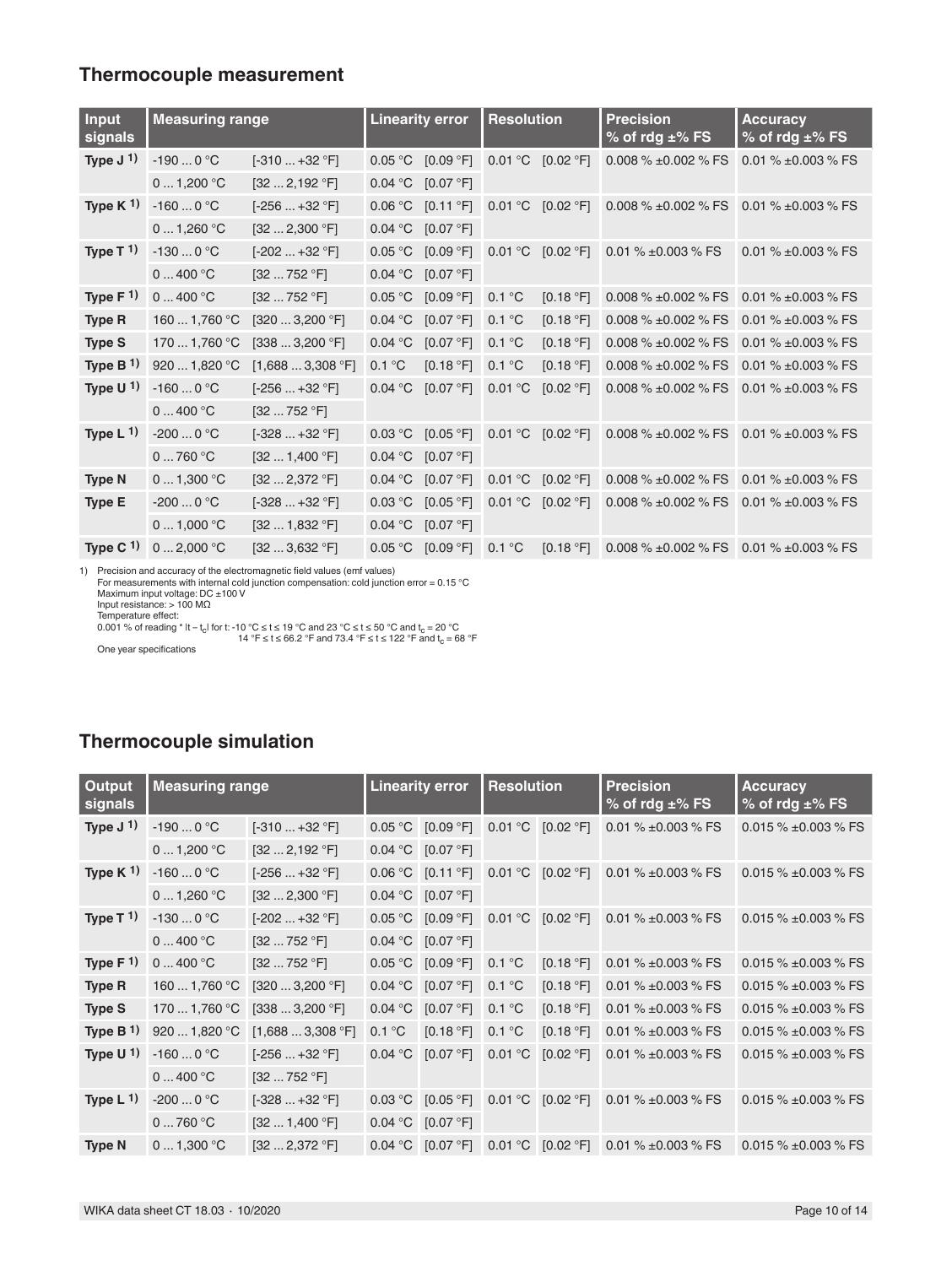| signals       | Output   Measuring range              |                                              | <b>Linearity error   Resolution</b> |                       |  |  | <b>Precision</b><br>$\frac{1}{6}$ % of rdg $\pm\%$ FS  | <b>Accuracy</b><br>$\frac{1}{6}$ % of rdg $\pm\%$ FS |  |
|---------------|---------------------------------------|----------------------------------------------|-------------------------------------|-----------------------|--|--|--------------------------------------------------------|------------------------------------------------------|--|
| <b>Type E</b> | $-2000$ °C                            | $[-328+32$ °F]                               |                                     |                       |  |  | 0.03 °C [0.05 °F] 0.01 °C [0.02 °F] 0.01 % ±0.003 % FS | 0.015 % $\pm$ 0.003 % FS                             |  |
|               | 01,000 °C                             | $[32 \dots 1,832 \text{ }^{\circ} \text{F}]$ |                                     | $0.04 °C$ $[0.07 °F]$ |  |  |                                                        |                                                      |  |
|               | <b>Type C<sup>1</sup></b> 0  2,000 °C | $[32 \dots 3,632 \text{ }^{\circ} \text{F}]$ |                                     |                       |  |  | 0.05 °C [0.09 °F] 0.1 °C [0.18 °F] 0.01 % ±0.003 % FS  | 0.015 $\%$ ±0.003 $\%$ FS                            |  |

1) Precision and accuracy of the electromagnetic field generation (emf generation) For temperature simulation with internal cold junction compensation: cold junction error = 0.15 °C

# **Ambient module**

| <b>Parameter</b>           | Measuring range | l Precision                      |        | l Accuracv |        | l Max. resolution |        |               |
|----------------------------|-----------------|----------------------------------|--------|------------|--------|-------------------|--------|---------------|
| Temperature                | $-10+50$ °C     | [14122 °F]                       | 2.7 °C | [4.86 °F]  | 3.0 °C | [5.4 °F]          | 0.1 °C | [0.18 °F]     |
| <b>Barometric pressure</b> | 650  1,150 mbar | $[9.43 \dots 16.68 \text{ psi}]$ | 4 % FS |            | 5 % FS |                   | i mbar | $[0.015$ psil |
| <b>Relative humidity</b>   | 10  90 % r. h.  |                                  | 12%    |            | 15%    |                   | $1\%$  |               |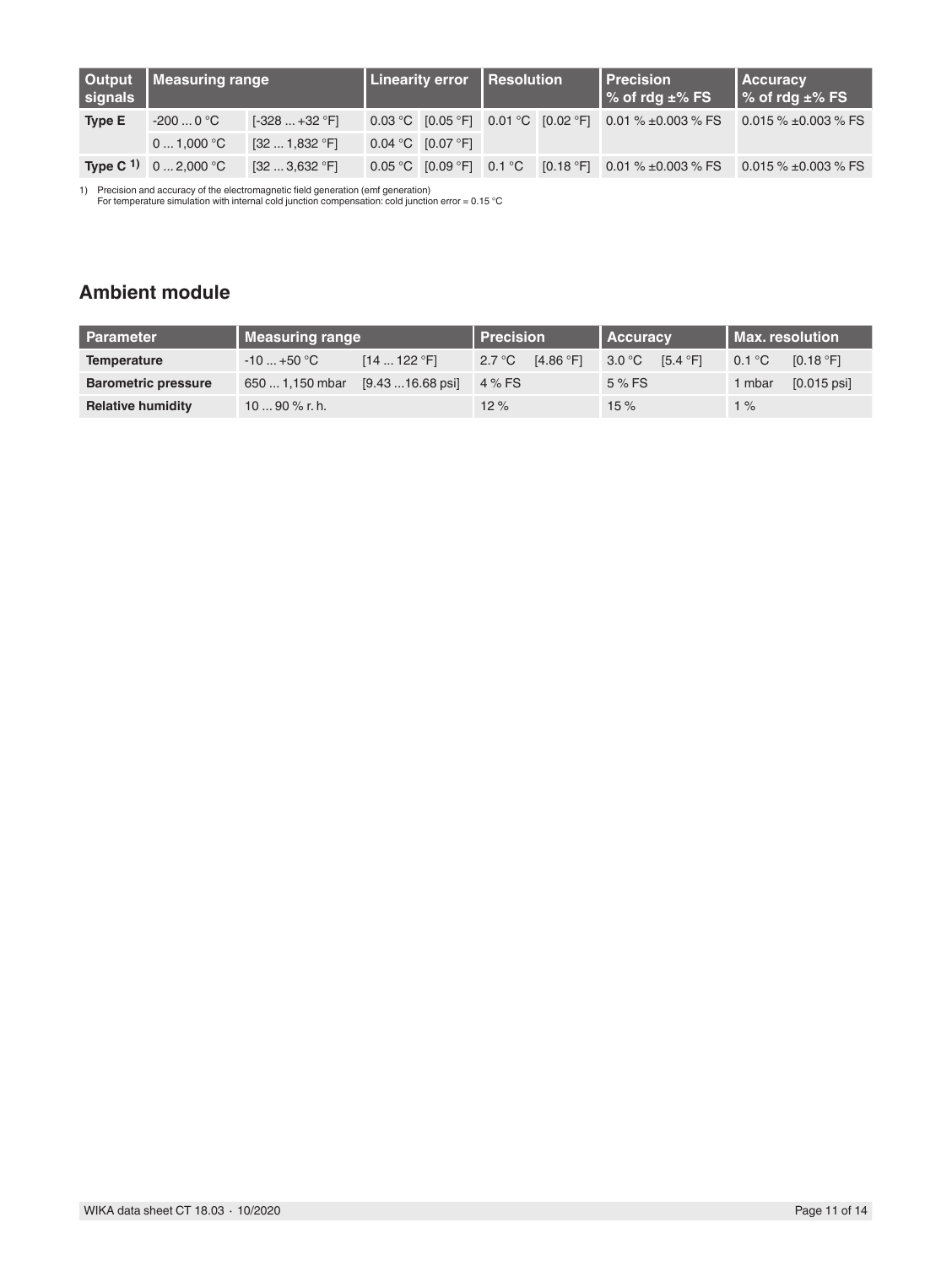# **Dimensions in mm [in]**

### **Case for model CPH8000-P1**



### **Front panel of model CPH8000-P1**

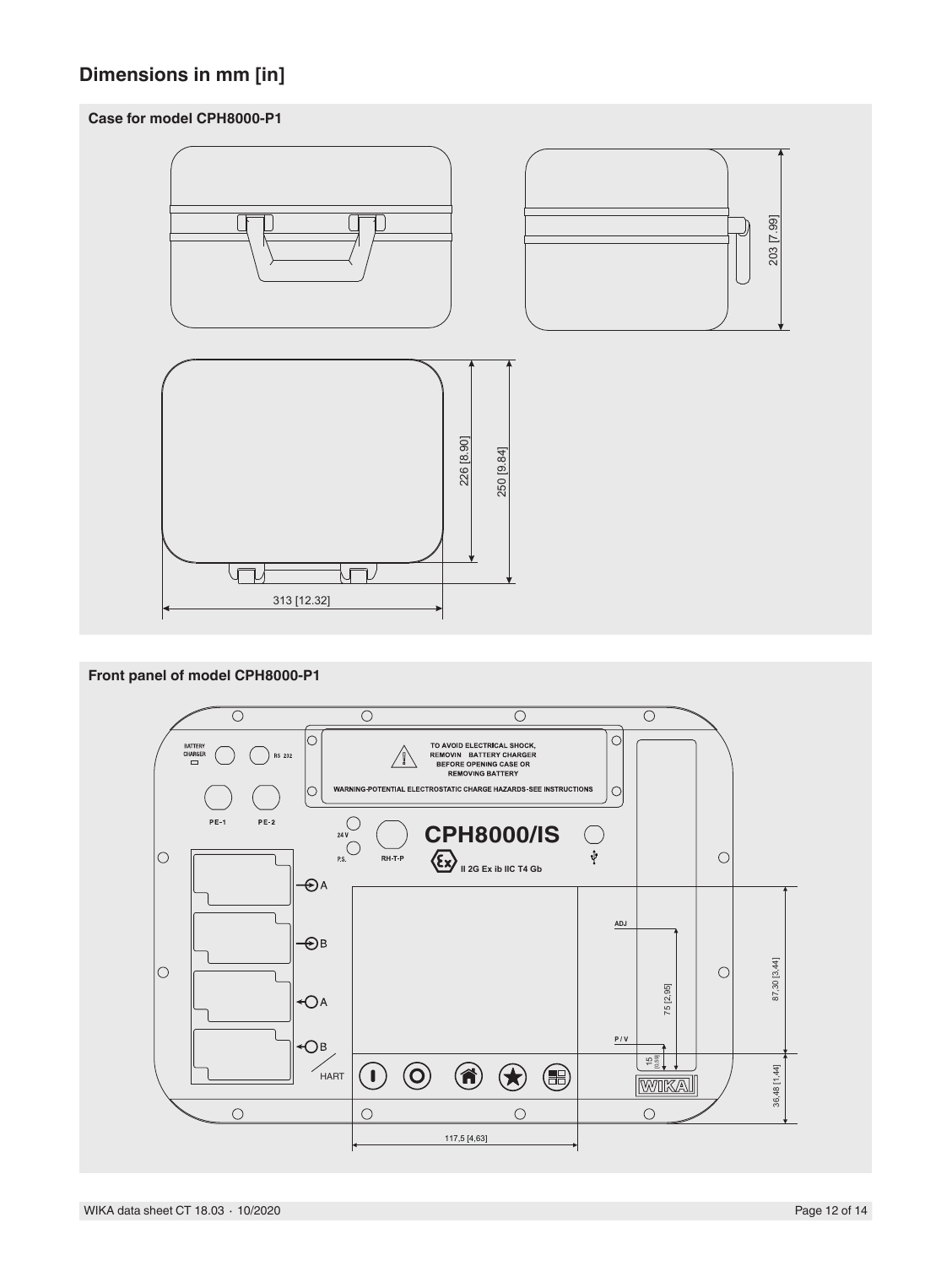# **Dimensions in mm [in]**

### **Case for model CPH8000-ET**



### **Front panel of model CPH8000-ET**262,6 [10,34] **WIKA CPH8000 ET/IS**  $\blacksquare$  $\circledR$  $\widehat{\mathbf{I}}$ 88,80 [3,50] 21,24 [0,84] 88,80 [3,50] 127,5 [5,02] 127,5 [5,02] Ó 21,24 [0,84]  $\langle \overline{\xi_{\mathbf{X}}} \rangle_{\mathbf{II} \, \mathbf{2G}}$ <br>**Ex ib IIC T4 Gb Uo = 29,7 V Io = 31 mA Po = 0,92 W Ii ≤ 100 mA Ui ≤ 30 V** WHEN THE CALIBRATOR MODEL<br>Pascal ET/IS IS USED IN OUTPUT<br>MODE, THE CIRCUITS CONNECTED<br>TO OUT OR P.S. TERMINAL MUST NOT THE RAVE IS TO A THARANDOUS AREA<br>BE CONNECTED TO OTHER SUPPLIES AND THE CONNECTED TO THE REAL PRESS **SAFE AREA HAZARDOUS AREA Pi ≤ 0,75 W SAFE BARRIER FIELD DEVICE Ci = 0 nF Li = 0 µH Um = 60 V Pascal ET/IS** 72,64 [2,86] **117**,5 [4,63] **117,5 2,46 [2,85]** 72,46 [2,85]